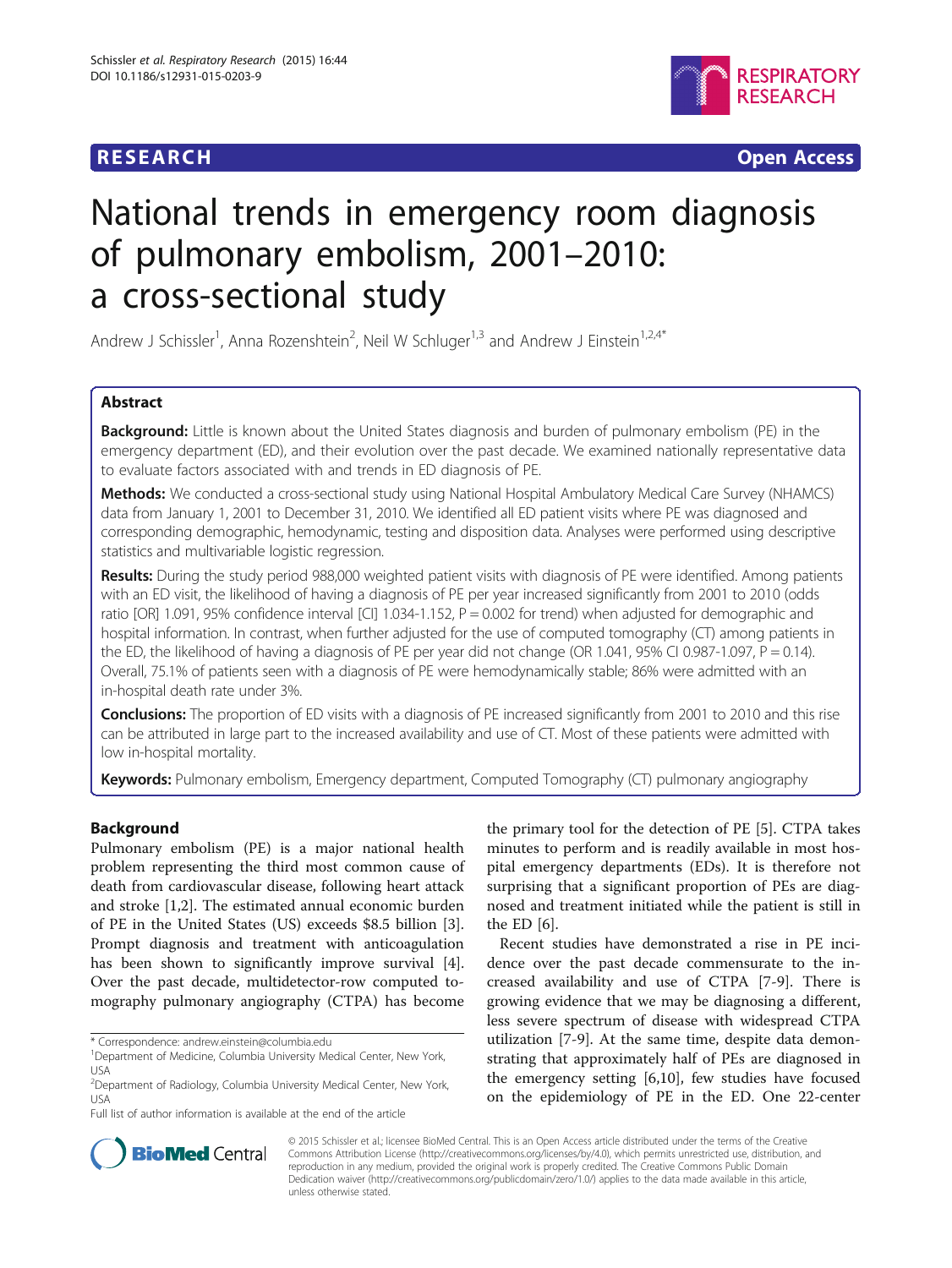study recently reviewed the clinical characteristics and treatments used for suspected or confirmed PEs, but it is difficult to extrapolate national estimates from these data [[10\]](#page-6-0). No prior study, to our knowledge, has assessed US trends in and factors associated with ED visits with diagnosis of PE at the national level since the introduction of CTPA.

This study was designed to assess the burden of PE diagnosed in US EDs since the widespread availability of CTPA. The National Hospital Ambulatory Medical Care Survey (NHAMCS) collects objective and reliable information about services provided in EDs in the US. Using this nationally representative sample from 2001 to 2010, we reviewed patient demographic data, signs and symptoms, diagnostic studies ordered and treatments administered in the ED. We further assessed patient disposition (e.g. admission to the hospital), and when possible outcome data (e.g. death during hospitalization). We then evaluated for the presence of temporal trends in the burden of disease.

# Methods

# Data source

The NHAMCS is a sample survey of hospital-based outpatient and ED settings conducted by the Ambulatory and Hospital Care Statistics Branch of the National Center for Health Statistics (NCHS), Centers for Disease Control and Prevention (CDC). The survey is designed to be nationally representative of the utilization of hospital ambulatory medical care services. It uses a 4-stage sampling design that narrows from geographic sampling units to hospitals within these areas to emergency service areas within these hospitals to specific patient visits. Each individual patient visit is weighted using the product of the corresponding sampling fractions at each stage in the sample design to produce national estimates. The NCHS then adjusts sampling weights for survey nonresponse. A detailed description of the survey sample design and data acquisition methods can be found on the CDC website [[11](#page-6-0)]. The NHAMCS is approved annually by the Ethics Review Board of NCHS with a waiver of the requirement to obtain informed consent.

# Study sample

The study period January 1, 2001 to December 31, 2010 was selected to represent the burden of PE after the introduction of CTPA in 1998 [[7](#page-6-0)]. NHAMCS data from 1998–2000 does not contain hemodynamic data. Moreover, it may represent a period when many EDs did not yet have CTPA and therefore these data were not included. NHAMCS data from after 2010 is not yet publicly available for review.

The NHAMCS records up to three diagnoses for each visit, which are later converted to International

Classification of Disease, Ninth Revision (ICD-9) codes. The ICD-9 codes used to extract all visits with a diagnosis of PE were 415.11 and 415.19. These codes have previously been validated in administrative data [[12\]](#page-6-0). Sensitivity analysis was performed excluding visits where PE was listed as the non-first diagnosis. ED visits were stratified by patient demographics and expected primary source of payment (private/commercial insurance, Medicare/Medicaid, and other). We subcategorized age into those patients under 65 years-old and those 65 years and older, the age cutoff used in the revised Geneva score [[13\]](#page-6-0). We examined clinical characteristics including vital signs at presentation (heart rate [HR] and systolic blood pressure [SBP]), and use of diagnostic testing (computed tomography [CT] and/or magnetic resonance imaging [MRI]). We defined hemodynamically stable patients as those having HR < 110 beats per minute and SBP > 100 mmHg, based on cutoffs from the pulmonary embolism severity index for prognostication in patients with acute symptomatic PE [[14,15\]](#page-6-0). We categorized disposition into admission (NHAMCS value of admitted to the hospital, admitted to ICU/CCU, admitted to observation, transferred to other medical facility), death (NHAMCS value of death on arrival or death in ED), and all other dispositions (e.g. discharged or left against medical advice). Finally, we collected limited information about the hospitals including geographic region (Northeast, Midwest, South, and West) and whether the hospital was part of a Metropolitan Statistical Area (MSA). US population data were obtained using US Census Bureau intercensal resident population estimates [[16](#page-6-0)]. A small proportion (<10%) of variables had missing data and these visits were excluded from the relevant analyses.

NHAMCS collected a combined CT and MRI variable between 2001 and 2004. We combined MRI and CT variables from the subsequent years to generate a dichotomous variable throughout the study period that indicates if a CT and/or MRI were performed during the patient visit. We then determined the percentage of patients who underwent MRI alone from 2005–2010 to assess the impact of combining the MRI and CT variables.

# Statistical analysis

Descriptive statistics were determined for patient visit characteristics and multivariable logistic regression controlling for patient demographics (age, race, sex) and hospital information (region, Metropolitan Statistical Area status) was used to assess any trends in PE diagnoses among patients who had ED visits over time. We performed an additional multivariable logistic regression controlling for CT and/or MRI use in addition to patient demographics and hospital information. The NCHS guidelines state that estimates based upon fewer than 30 raw observations or with a relative standard error greater than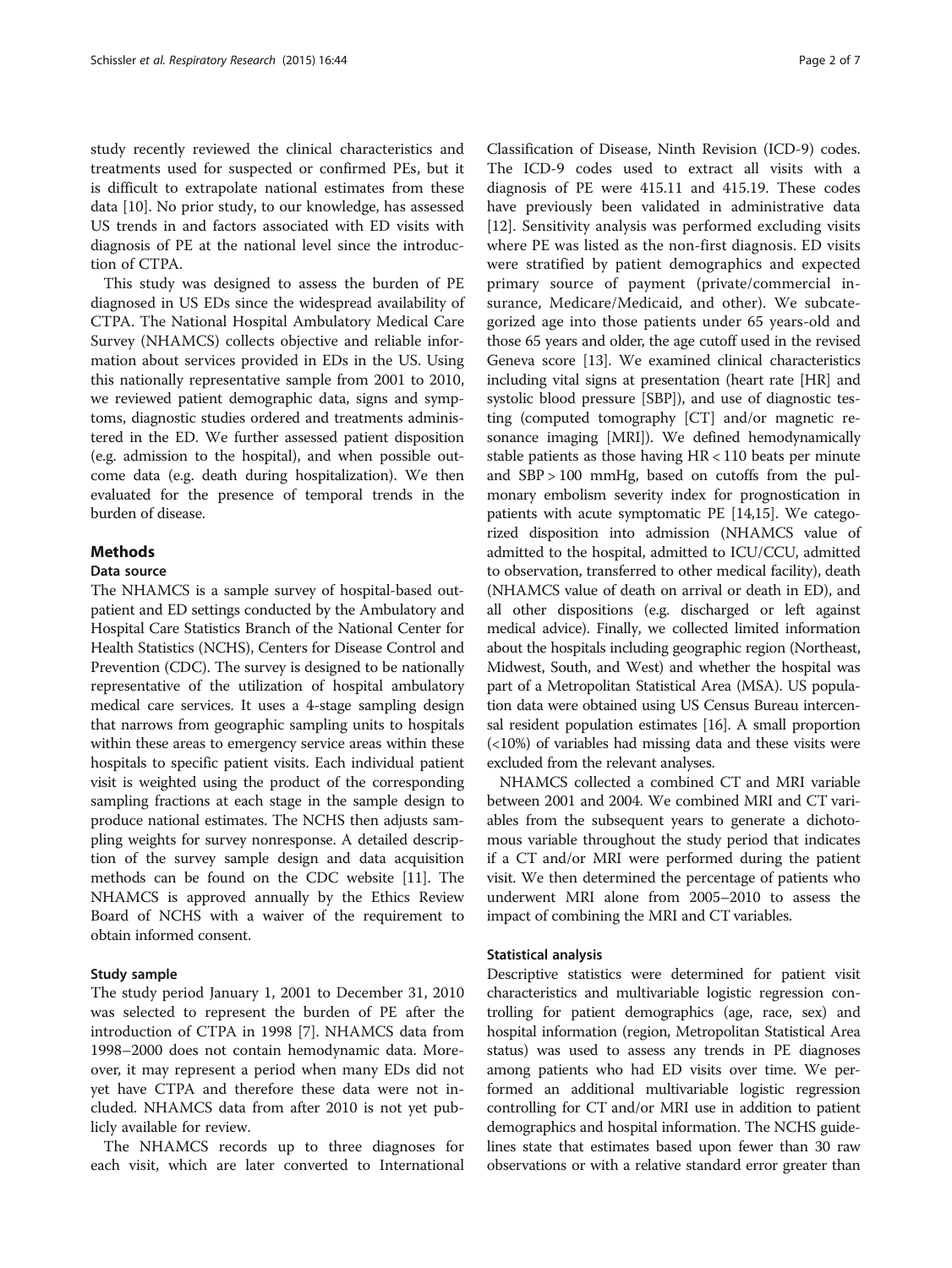30% are unreliable. To ensure greater than 30 raw observations, we stratified visits into 2 year blocks for national estimates and figures. We also combined the first 5 years of the study period (2001–5) and compared these data from the subsequent 5 years (2006–10) to assess any for any changes. This ensured most variables contained sufficient raw data to generate robust national estimates. All statistical analyses were performed in Stata/SE 11.0 and 13.0 (StataCorp, College Station, Texas) using the  $s\nu\gamma$ command to account for the NHAMCS sampling methodology [[17](#page-6-0)].

# Results

A total of 357,681 patient visits representing 1,182,758,000 weighted ED visits (95% confidence interval [CI] 1,060,000,000-1,300,000,000) within NHAMCS from 2001 to 2010 were reviewed. Of these, 283 ED visits representing 988,000 weighted visits (95% CI 783,000-1,193,000) were identified with diagnosis of PE (approximately 0.08% of total weighted ED visits). Among these, 64.0% (95% CI 60.6-67.5%) had PE as the first listed diagnosis. Sensitivity analysis excluding visits where PE was not listed as the first diagnosis showed no significant change in our results.

Table 1 includes a summary of demographic, clinical and hospital information for visits with a diagnosis of PE and all other ED visits for comparison. The mean age of patients seen in the ED with a diagnosis of PE was 59 years-old as compared to a mean age of 36 years-old in patients seen in the ED for all other reasons (p < 0.0001). A greater proportion of patients with a diagnosis of PE were white (80.1%) when compared to patients in the ED for all other diagnoses  $(73.8\%)$ ,  $(P = 0.022)$ . There were also regional differences, with a greater proportion of visits for PE in the Midwest and West  $(P = 0.021)$ . Most visits to the ED were in Metropolitan Statistical Areas for both patients with a diagnosis of PE and all other ED visits  $(P = 0.57)$ . There was no statistically significant difference in sex between ED visits with a diagnosis of PE and all

### Table 1 Demographic and clinical data

|                |                        | ED visits for PE |            |                         | All other ED visits |                         |          |  |
|----------------|------------------------|------------------|------------|-------------------------|---------------------|-------------------------|----------|--|
| Characteristic |                        | No. of obs.      | Weighted % | $(\pm 95\% \text{ Cl})$ | Weighted %          | $(\pm 95\% \text{ Cl})$ | P-value  |  |
| Overall        |                        | 283              | 0.08%      | 0.01%                   | 99.92%              | (0.77%)                 |          |  |
| Sex            | Male                   | 123              | 45.2%      | $(3.8\%)$               | 45.8%               | (0.7%                   | 0.88     |  |
|                | Female                 | 160              | 54.8%      | $(3.8\%)$               | 54.2%               | (0.7%                   |          |  |
| Age category   | Under 65 years         | 162              | 55.8%      | (3.4%)                  | 85.2%               | (0.2%)                  | < 0.0001 |  |
|                | 65 years and over      | 121              | 44.2%      | (3.4%)                  | 14.8%               | (0.2%)                  |          |  |
| Race/ethnicity | White                  | 223              | 80.1%      | $(3.2\%)$               | 73.8%               | $(1.1\%)$               | 0.022    |  |
|                | Black                  | 55               | 19.1%      | (3.2%)                  | 22.7%               | $(1.1\%)$               |          |  |
|                | Other                  | 5                | 0.8%       | $***$                   | 3.5%                | (0.3%)                  |          |  |
| Payment source | Private insurance      | 104              | 36.4%      | (3.3%)                  | 37.0%               | $(0.5\%)$               | < 0.0001 |  |
|                | Medicare/Medicaid      | 148              | 55.6%      | $(3.1\%)$               | 41.6%               | $(0.5\%)$               |          |  |
|                | Other                  | 26               | 8.0%       | $***$                   | 21.5%               | (0.4% )                 |          |  |
| Region         | Northeast              | 55               | 17.4%      | (3.4%)                  | 19.0%               | (1.7%)                  | 0.021    |  |
|                | Midwest                | 85               | 29.9%      | $(4.6\%)$               | 22.9%               | (2.4%)                  |          |  |
|                | South                  | 81               | 29.0%      | $(5.3\%)$               | 39.8%               | (2.7%)                  |          |  |
|                | West                   | 62               | 23.8%      | $(4.6\%)$               | 18.3%               | (1.9%)                  |          |  |
| Hemodynamics   | Unstable               | 71               | 24.9%      | (3.5%)                  | 24.7%               | (0.3% )                 | 0.96     |  |
|                | Stable                 | 203              | 75.1%      | (3.5%)                  | 75.3%               | (0.3%)                  |          |  |
| CT or MRI      | Yes                    | 154              | 57.7%      | $(4.0\%)$               | 11.6%               | (0.3%)                  | < 0.0001 |  |
|                | <b>No</b>              | 129              | 42.3%      | $(4.0\%)$               | 88.4%               | (0.3%)                  |          |  |
| Disposition    | Admission/Transfer     | 233              | 86.3%      | (2.7%)                  | 14.7%               | (0.3%)                  | < 0.0001 |  |
|                | Other                  | 43               | 10.4%      | $(2.0\%)$               | 85.1%               | $(0.3\%)$               |          |  |
|                | Death on Arrival/in ED | $\overline{7}$   | 3.4%       | $***$                   | 0.2%                | $(0.01\%)$              |          |  |
| <b>MSA</b>     | <b>MSA</b>             | 243              | 85.5%      | $(4.5\%)$               | 83.4%               | (3.3%)                  | 0.57     |  |
|                | Non-MSA                | 40               | 14.5%      | $(4.5\%)$               | 16.6%               | (3.3%)                  |          |  |

\*\*Indicates insufficient observations to generate reliable confidence intervals. ED = emergency department; No. = number; Obs. = observations; CT = computed tomography; MRI = magnetic resonance imaging; MSA = Metropolitan Statistical Area.

Summary of demographic, clinical and hospital data for visits with a diagnosis of PE and all other ED visits for comparison.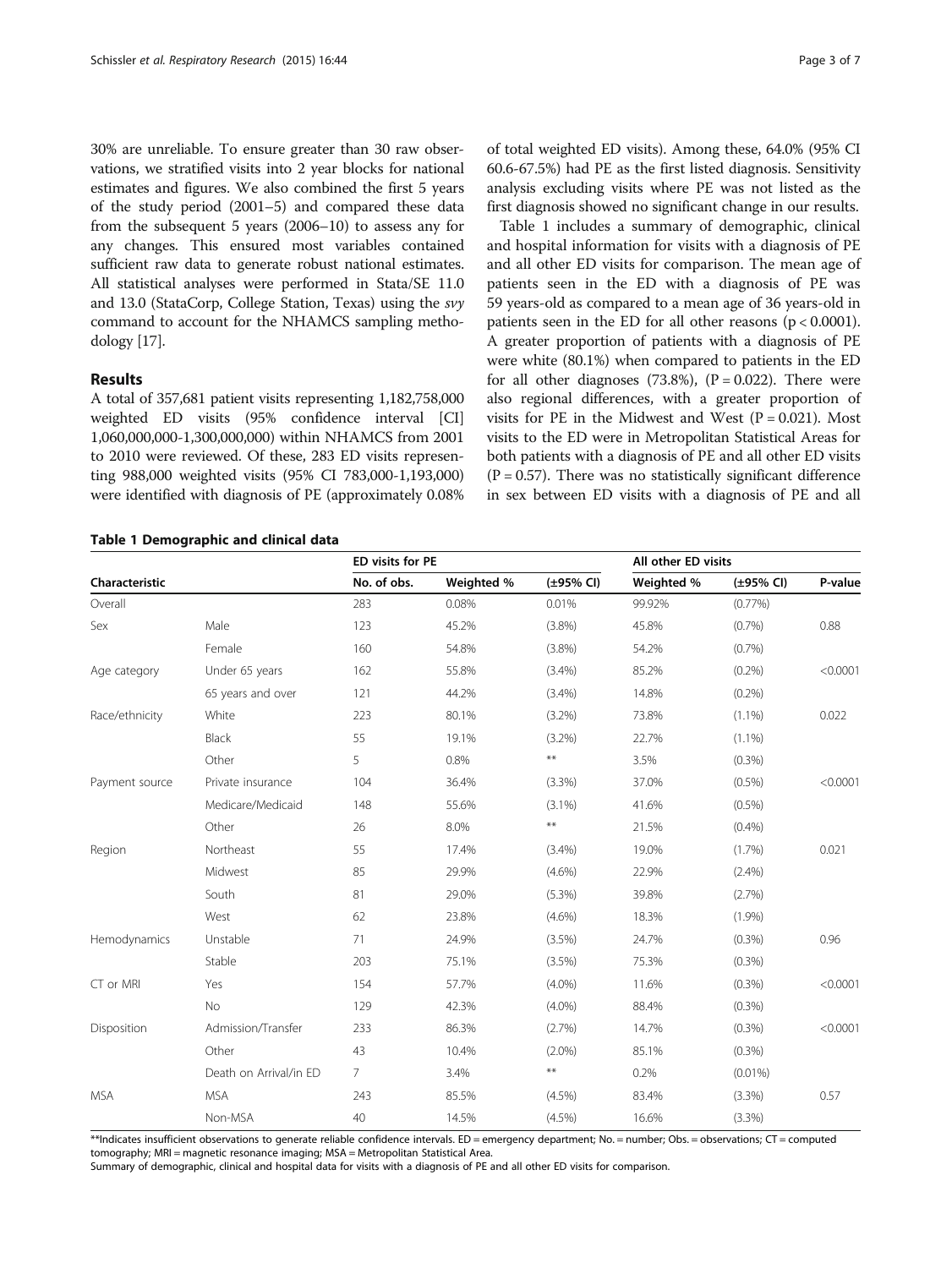other ED visits with women representing a greater proportion (approximately 54%) in both groups ( $P = 0.88$ ).

Approximately 75.1% of patient visits with a diagnosis of PE were hemodynamically stable with no significant difference when compared to all other ED visits  $(P = 0.96)$ . About 57.7% of weighted visits with a diagnosis of PE involved CT or MRI, compared to 11.6% in all other ED visits (P < 0.0001). During 2005–10, the period where MRI and CT were separate variables, there were no visits with a diagnosis of PE involving MRI alone. MRI was performed in 3 unweighted patient visits for PE. CT was also performed during all these visits.

About 86.3% of patients with a diagnosis of PE were admitted or transferred to another medical facility from the ED, compared to 14.7% of patients seen with all other diagnoses (P < 0.0001). There were 7 unweighted patient visits where the patient was dead on arrival or died in the ED during the study period, which would translate roughly to 3.4% of weighted visits, but the sample is too small to generate robust CIs. From 2005–10, when hospital discharge data were available, 3 unweighted patient visits were admitted and died prior to discharge, representing approximately 2.8% of all ED visits for PE admitted during this period, though the number of observations does not permit generation of robust CIs.

Over the study period there was a gradual increase in the total US population and number of ED visits. This same period experienced a significant rise in the number of ED visits for PE (see Figure 1). In 2009 and 2010

combined there were 267,000 (95% CI 184,000-351,000) ED visits with a diagnosis of PE compared with 105,000 (95% CI 67,000-143,000) in 2001 and 2002. Among patients seen in the ED, the likelihood of having a diagnosis of PE per year increased significantly over the period 2001 to 2010 (OR 1.091, 95% CI 1.034-1.152, P = 0.002 for trend) when adjusted for demographic (age, race, sex) and hospital information (region, Metropolitan Statistical Area status). In contrast, when further adjusted for the use of CT and/or MRI, the likelihood of having a diagnosis of PE per year did not change over the study period (OR 1.041, 95% CI 0.987-1.097, P = 0.14). Table [2](#page-4-0) summarizes the association of demographic variables and hospital information with the likelihood of a visit for PE.

Table [3](#page-4-0) compares the first five years of the study period (2001–5) with the later five years (2006–10). A significantly greater proportion of patients underwent CT or MRI imaging in the later period (69.2% compared to 37.9%, P < 0.0001). There was no difference in sex or race between the two time periods. Although a greater proportion of patients during the later years were 65 years and over (48.0% compared with 37.7%), this difference did not reach statistical significance  $(P = 0.17)$ . There was no change in the proportion of patients who were hemodynamically unstable or rate of admission/ transfer. While not shown in the table, there was also no difference between 5 year periods in geographic locations (geographic region or proportion in a Metropolitan Statistical Area) where PEs occurred  $(P = 0.65$  and  $P = 0.32$ , respectively).

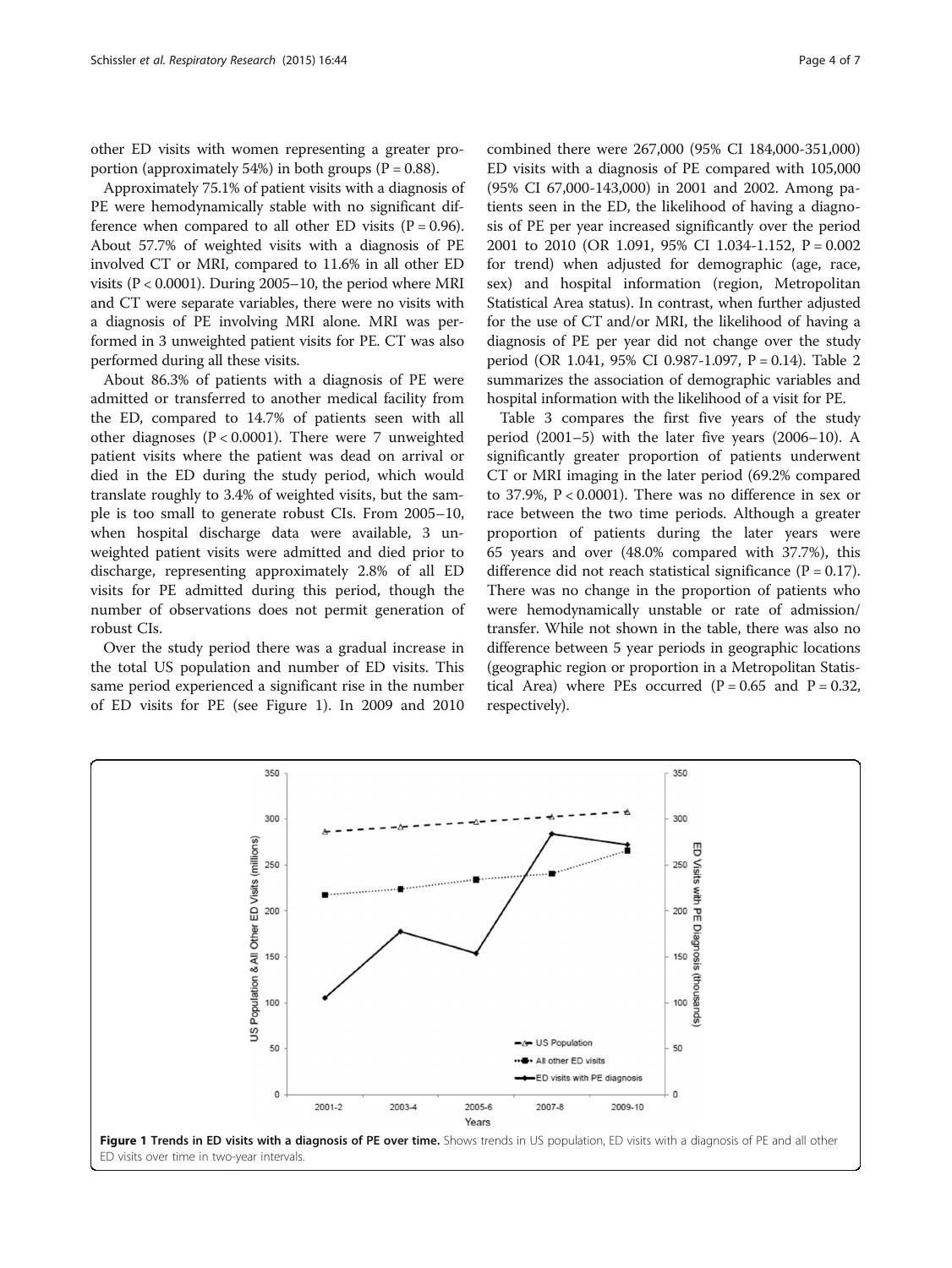|                            |           | Excluding CT and/or MRI data |         |        |         | Including CT and/or MRI data |         |           |         |  |
|----------------------------|-----------|------------------------------|---------|--------|---------|------------------------------|---------|-----------|---------|--|
|                            |           | OR                           | 95% CI  |        | P-value | OR                           | 95% CI  |           | P-value |  |
| Time (in 1 year intervals) |           | 1.091                        | (1.034) | 1.152) | 0.002   | 1.041                        | (0.987) | $1.097$ ) | 0.14    |  |
| Age                        |           | 1.038                        | (1.033) | 1.042) | < 0.001 | 1.031                        | (1.026) | 1.036)    | < 0.001 |  |
| Male                       |           | 1.094                        | (0.805) | 1.487  | 0.560   | 1.098                        | (0.807) | 1.492)    | 0.55    |  |
| Race                       | White     |                              | $- -$   | $- -$  | $- -$   |                              | $- -$   | $- -$     | $- -$   |  |
|                            | Black     | 1.050                        | (0.728) | 1.515) | 0.790   | 1.162                        | (0.803) | 1.682)    | 0.43    |  |
|                            | Other     | 0.200                        | (0.074) | 0.542) | 0.002   | 0.197                        | (0.074) | 0.528     | 0.001   |  |
| Region                     | Northeast |                              | $- -$   | $- -$  | $- -$   |                              | $- -$   | $- -$     | $- -$   |  |
|                            | Midwest   | 1.518                        | (0.978) | 2.348  | 0.061   | 1.463                        | (0.957) | 2.237     | 0.079   |  |
|                            | South     | 0.913                        | (0.547) | 1.523) | 0.730   | 0.924                        | (0.562) | 1.521)    | 0.76    |  |
|                            | West      | 1.511                        | (0.967) | 2.364) | 0.070   | 1.589                        | (1.019) | 2.478)    | 0.041   |  |
| Within MSA                 |           | 0.803                        | (0.466) | 1.386) | 0.430   | 1.012                        | (0.591) | 1.731)    | 0.97    |  |
| Use of CT and/or MRI       |           | Not included                 |         |        |         | 7.003                        | (5.100) | 9.616     | < 0.001 |  |

<span id="page-4-0"></span>Table 2 Results of logistic regression model assessing relationship between demographic data and likelihood of PE diagnosis

Demographic variables and hospital information associated with the likelihood of a PE diagnoses among patients seen in the ED. Table includes data both adjusted and not adjusted for the use of CT and/or MRI.

# Discussion

Over the past decade, the diagnosis of PE has remained an important public health issue. Our findings here demonstrate that the number of patients seen in the ED who were given a diagnosis of PE more than doubled from 2001 to 2010. However, when adjusted for CT utilization, there was no significant rise over this time period in the likelihood of a diagnosis of PE among patients seen in the ED. Thus, the apparent rise in ED visits with a diagnosis of PE may be attributed in large part to the increased availability and use of CTPA, rather than reflecting a true rise in the incidence of PEs in the US. An aging population may have contributed to a true increase in PE diagnosis [[18](#page-6-0),[19](#page-6-0)], but our data do not show a significant change in the proportion of patients with a diagnosis of PE 65 years and over during the study period. None of the other variables assessed changed significantly during the study period, including sex, race, geographic region, Metropolitan Statistical Area status, hemodynamic status, and admission to the

Table 3 Comparison of PE ED visits during first and second half of study period

|                |                        | <b>ED visits for PE</b> |            |           |             |            |                        |          |
|----------------|------------------------|-------------------------|------------|-----------|-------------|------------|------------------------|----------|
|                |                        | 2001-2005               |            |           | 2006-2010   |            |                        |          |
| Characteristic |                        | No. of obs.             | Weighted % | (95% CI)  | No. of obs. | Weighted % | (95% CI)               | P-value  |
| Age            | Under 65 years         | 75                      | 62.3%      | $(5.6\%)$ | 87          | 52.1%      | $(4.5\%)$              | 0.17     |
|                | 65 years and over      | 48                      | 37.7%      | $(5.6\%)$ | 73          | 48.0%      | $(4.5\%)$              |          |
| Sex            | Male                   | 53                      | 43.9%      | $(5.6\%)$ | 70          | 46.0%      | $(5.1\%)$              | 0.78     |
|                | Female                 | 70                      | 56.1%      | $(5.6\%)$ | 90          | 54.0%      | $(5.1\%)$              |          |
| Race           | White                  | 100                     | 80.1%      | $(5.8\%)$ | 123         | 80.1%      | $(4.0\%)$              | 0.87     |
|                | Black                  | 21                      | 18.8%      | $***$     | 34          | 19.3%      | $(4.0\%)$              |          |
|                | Other                  | $\overline{2}$          | 1.1%       | $***$     | 3           | 0.6%       | $\pmb{\ast}\pmb{\ast}$ |          |
| Hemodynamics   | Stable                 | 84                      | 75.2%      | (4.7%)    | 119         | 75.1%      | $(4.6\%)$              | 0.99     |
|                | Unstable               | 30                      | 24.8%      | $(4.7\%)$ | 41          | 24.9%      | $(4.6\%)$              |          |
| CT or MRI      | Yes                    | 46                      | 37.9%      | $(5.7\%)$ | 108         | 69.2%      | (4.7%)                 | < 0.0001 |
|                | No                     | 77                      | 62.1%      | $(5.7\%)$ | 52          | 30.8%      | (4.7%)                 |          |
| Disposition    | Admission/Transfer     | 96                      | 88.8%      | $(3.0\%)$ | 137         | 90.5%      | $(2.8\%)$              | 0.59     |
|                | Discharge from ED      | 23                      | 11.8%      | $***$     | 20          | 9.5%       | $***$                  |          |
|                | Death on Arrival/in ED | $\overline{4}$          | 1.9%       | $**$      | 3           | 4.2%       | $***$                  |          |

\*\*Indicates insufficient observations to generate reliable confidence intervals.

Comparison of demographic, clinical and hospital data between the first (2001–5) and second (2006–10) half of the study period associated with ED visits for PE.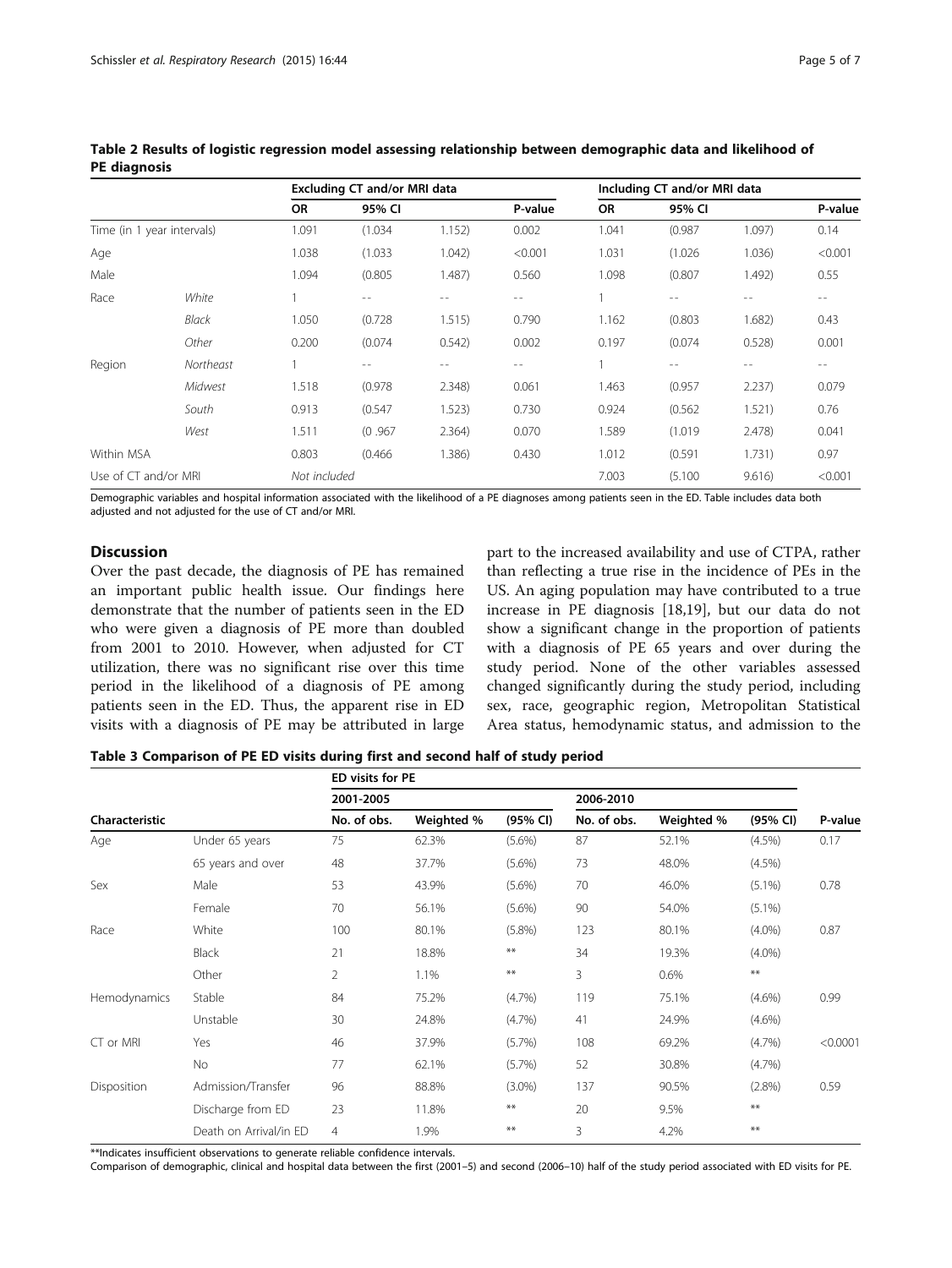hospital. Overall then, our data suggest that the use of CTPA has contributed to the substantial increase in PE diagnosis.

Our data further suggest that many patients given a diagnosis of PE in the ED may have been unnecessarily hospitalized. Most patients in EDs with a diagnosis of PE were hemodynamically stable at presentation, with stability defined using cutoff values from the pulmonary embolism severity index for prognostication in patients with acute symptomatic PE [[14,15\]](#page-6-0). Subsequent inhospital mortality was under 3%, which agrees with the low mortality rates recently reported in in 22 community and academic EDs in the US [[10\]](#page-6-0). The vast majority of patients with a diagnosis of PE were nonetheless admitted to the hospital. Rates of admission for patients with a diagnosis of PE in the ED remained stable throughout the study period at approximately 86%, compared to approximately 15% for all other ED visits.

There is now good evidence that hemodynamically stable patients should be considered candidates for outpatient management. We observed, however, than only about 10% of ED PE patients were discharged from the ED for outpatient management. Recommended prerequisites for outpatient management include the absence of serious co-morbid conditions (e.g. significant heart disease, renal or liver failure) or recent bleeding, as well as adequate social support [\[20-24](#page-6-0)]. Recently published data suggest that approximately 50% of patients with acute PE can be treated safely as outpatients [\[20-22](#page-6-0)]. There is great potential for healthcare cost savings; the average cost of admission for PE in a recent analysis was over \$8,000 [\[25\]](#page-6-0).

Over the study period, ED visits that included a diagnosis of PE comprised approximately 0.08% of all ED visits. Those diagnosed with PE in the ED were older than the population seen in the ED with diagnoses exclusive of PE, not surprising since older age is a known risk factor for PE [[26](#page-6-0)]. Nonetheless, most visits with a diagnosis of PE in the ED (approximately 56%) were under 65 years old, which agrees with data recently reported in a multicenter study assessing clinical characteristics of suspected or confirmed PEs in the ED [\[10](#page-6-0)]. Our data further reinforces the need to consider PE among younger patients.

There were a number of limitations to our study. The retrospective design limits the data available for analysis. For example, the use of ICD-9 codes to identify visits for PE does not differentiate between suspected and confirmed PEs. Furthermore, we cannot assess how the PE was diagnosed and whether or not the PE was acute, chronic, or recurrent. While the use of ICD-9 codes has been validated in hospitalized patients [[12\]](#page-6-0), there is data to suggest that PE diagnostic codes reported in EDs should be used with caution [[27\]](#page-6-0). It is therefore possible

that the true incidence of PE has not changed and that our observed increase is largely related providers more often including PE as a provisional diagnosis in the ED. We nonetheless feel this is an important finding – ED doctors may be more often considering the diagnosis of PE in the era of more readily available CTPA. It is also possible that patients with chronic or recurrent PEs are presenting to the ED with increased frequency. While it is likely that some PEs were not diagnosed in the ED, we do not believe this underestimation would have changed over time and therefore trend analysis should not have been significantly impacted. Since NHAMCS had a combined CT and MRI variable between 2001 and 2004, we cannot distinguish which of the two technologies were utilized. However, this is unlikely to pose a significant problem—there were no patient visits with a diagnosis of PE in the ED that underwent MRI alone between 2005 and 2010, and therefore it can be assumed that no or very few patients underwent MRI alone when the combined CT/MRI variable was reported positive between 2001 and 2004. NHAMCS does not include data on the utilization of ventilation/perfusion lung scans. Since mortality in patients diagnosed with PE was infrequent, we were unable to generate robust confidence intervals for these characteristics or assess for trends. We can, however, confidently conclude that in-hospital mortality in patients diagnosed with PE in the ED was very low and this agrees with recently reported data [\[10](#page-6-0)]. Finally, it is possible that the changing demographics of the US population could account for the increase in proportion of ED visits with a diagnosis of PE.

# Conclusions

Our data demonstrate that the burden of PE diagnosis in US EDs has risen substantially over the past decade. This increase is at least in part attributable to greater CT utilization. The majority of patients with an ED diagnosis of PE were hemodynamically stable and therefore likely candidates for outpatient management, yet over eighty percent were admitted for in hospital treatment. There may be substantial opportunity for cost savings by developing protocols to better define those patients that are appropriate for outpatient management.

#### Abbreviations

CDC: Centers for Disease Control and Prevention; CI: Confidence interval; CT: Computed tomography; CTPA: Computed tomography pulmonary angiography; ED: Emergency department; HR: Heart rate; ICD-9: International Classification of Disease, Ninth Revision; MRI: Magnetic resonance imaging; MSA: Metropolitan Statistical Area; NCHS: National Center for Health Statistics; NHAMCS: National Hospital Ambulatory Medical Care Survey; OR: Odds ratio; PE: Pulmonary embolism; SBP: Systolic blood pressure; US: United States.

#### Competing interests

Dr. Einstein has received research grants from GE Healthcare and Philips Medical Systems for unrelated work. Drs. Schissler, Rozenshtein and Schluger do not have any conflicts of interest, either personal or financial.